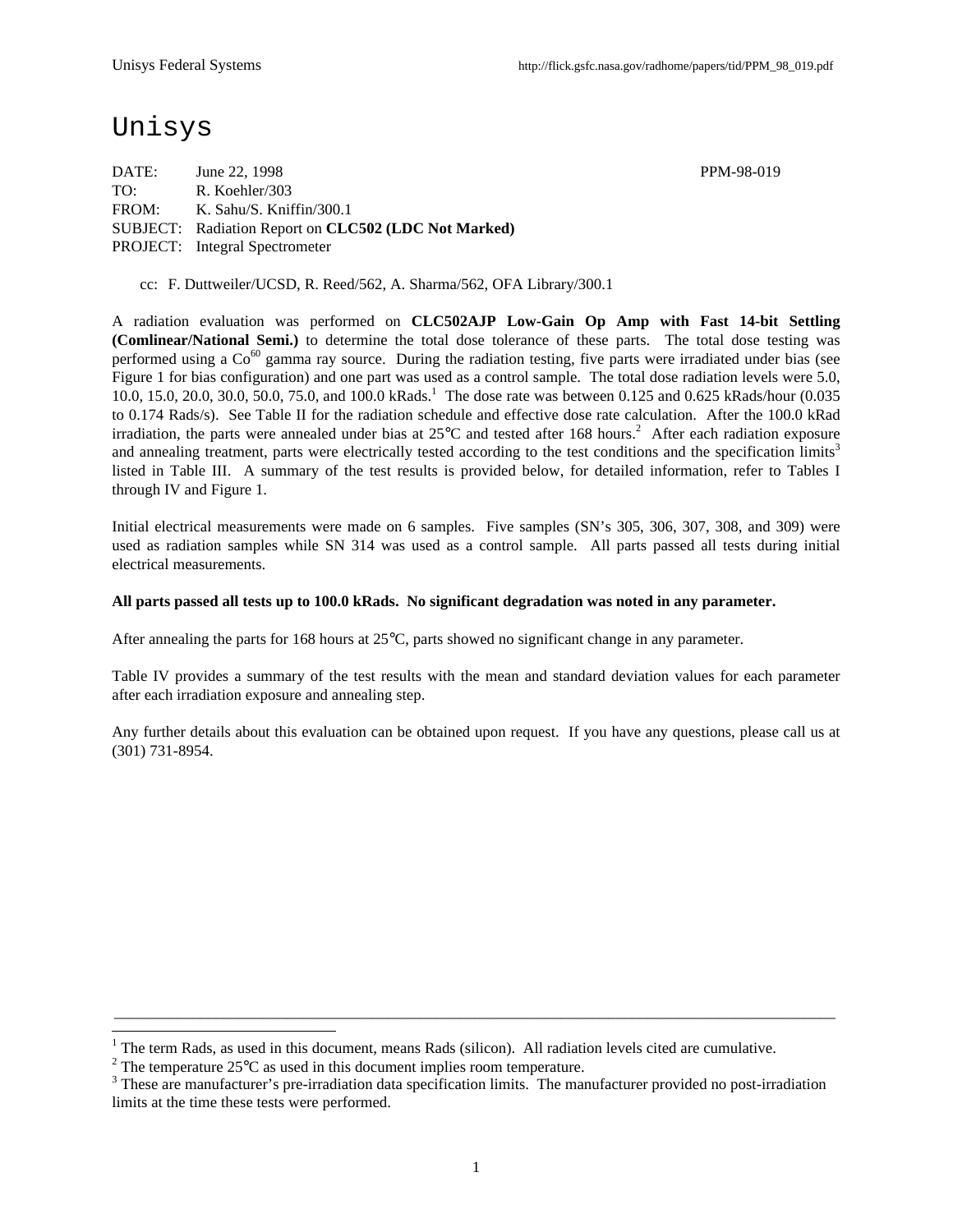#### ADVISORY ON THE USE OF THIS DOCUMENT

The information contained in this document has been developed solely for the purpose of providing general guidance to employees of the Goddard Space Flight Center (GSFC). This document may be distributed outside GSFC only as a courtesy to other government agencies and contractors. Any distribution of this document, or application or use of the information contained herein, is expressly conditional upon, and is subject to, the following understandings and limitations:

(a) The information was developed for general guidance only and is subject to change at any time;

(b) The information was developed under unique GSFC laboratory conditions which may differ substantially from outside conditions;

(c) GSFC does not warrant the accuracy of the information when applied or used under other than unique GSFC laboratory conditions;

(d) The information should not be construed as a representation of product performance by either GSFC or the manufacturer;

(e) Neither the United States government nor any person acting on behalf of the United States government assumes any liability resulting from the application or use of the information.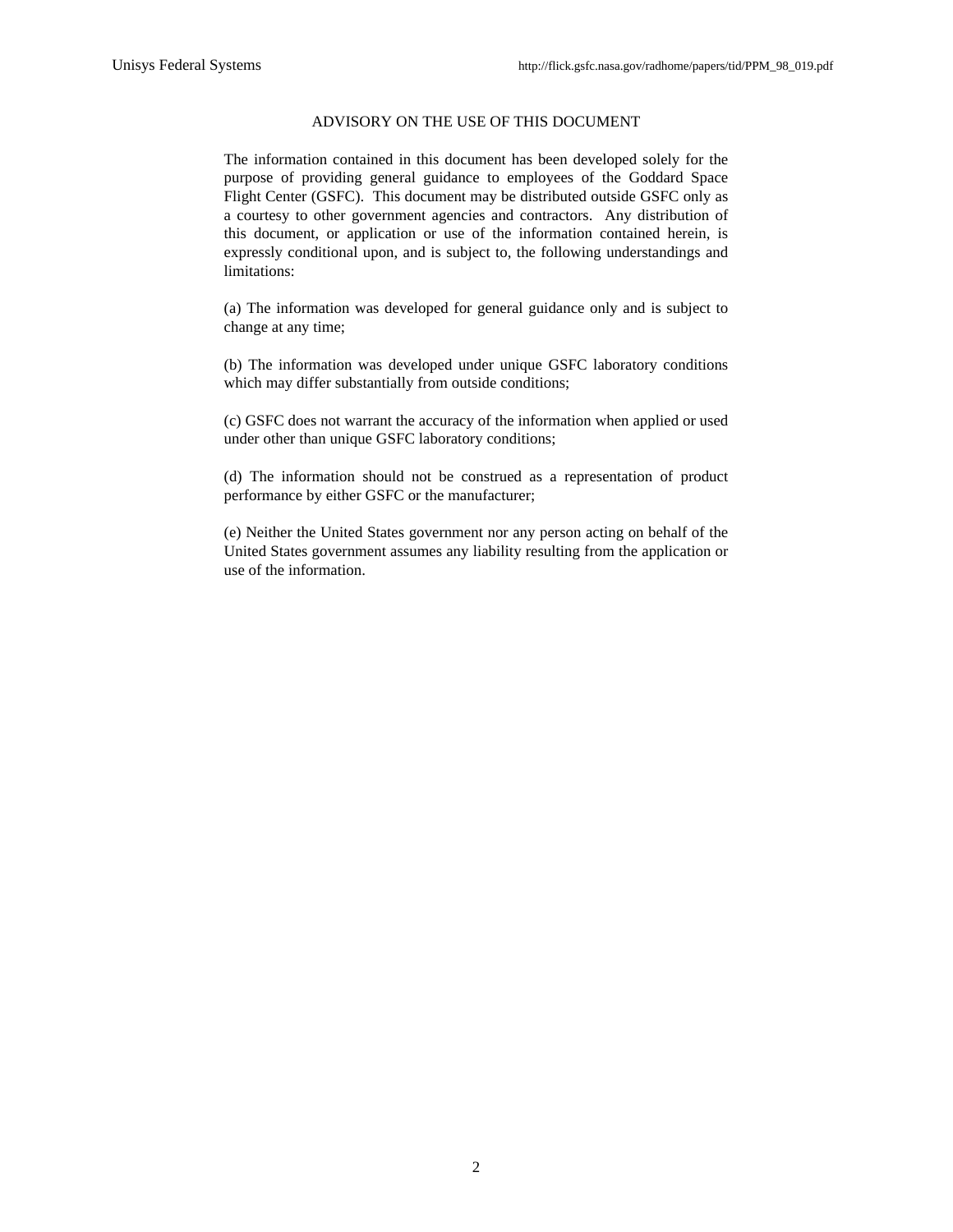



Notes:

- 1. R<sub>1</sub> & R<sub>2</sub> = 250 $\Omega$  ±5%, 1/4W.
- 2. R<sub>3</sub> & R<sub>4</sub> = 1kΩ ±5%, 1/4W.
- 3.  $V_{IN} = V_{OUT} = 3.0V \pm 10\%$ .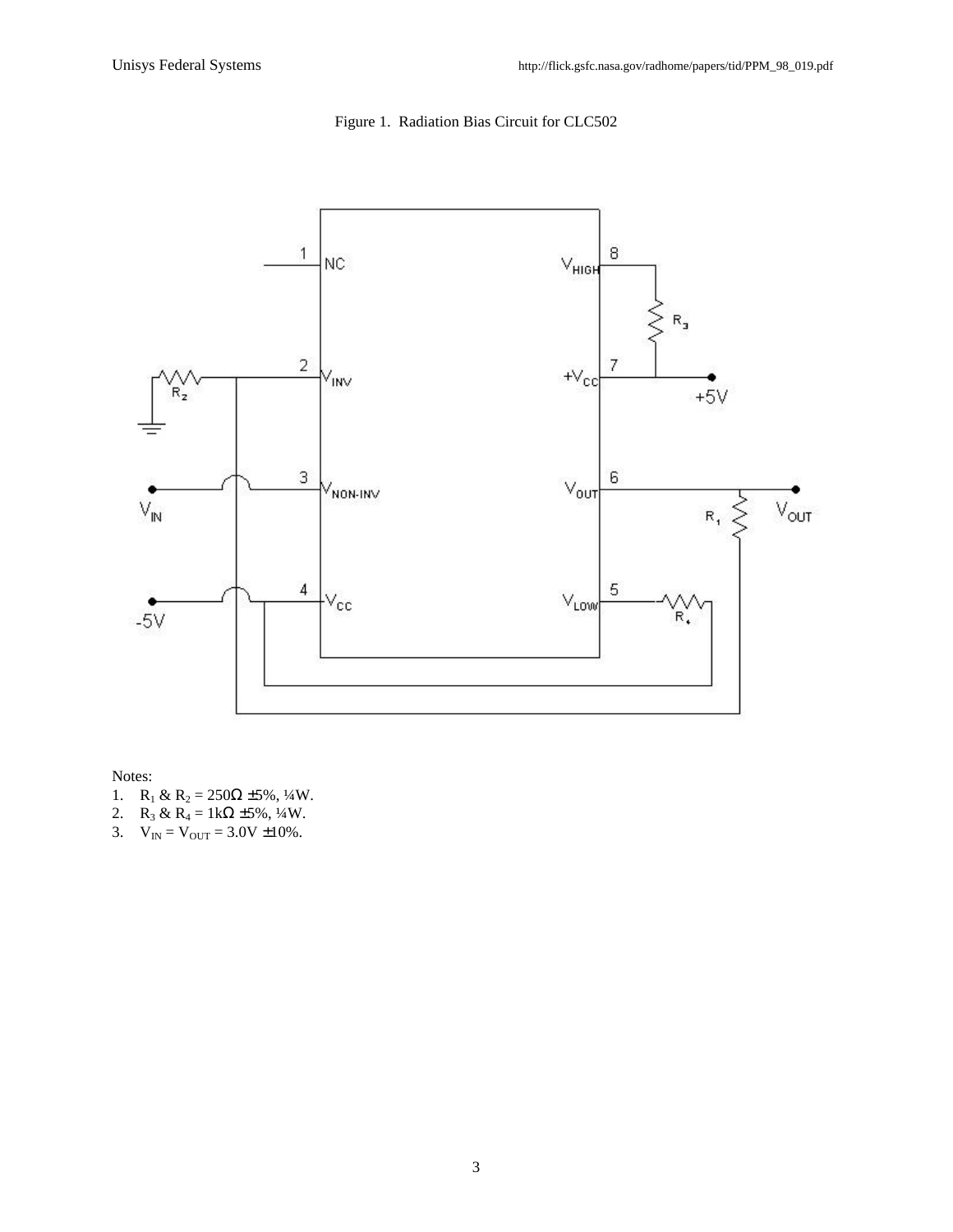| Generic Part Number:                     | <b>CLC502</b>                                     |
|------------------------------------------|---------------------------------------------------|
| <b>Integral Spectrometer Part Number</b> | CLC502AJP                                         |
| Charge Number:                           | C80777                                            |
| Manufacturer:                            | Comlinear/National Semi.                          |
| Lot Date Code (LDC):                     | <b>LDC</b> Not Marked                             |
| <b>Quantity Tested:</b>                  | 6                                                 |
| Serial Number of Control Samples:        | 314                                               |
| Serial Numbers of Radiation Samples:     | 305, 306, 307, 308, and 309                       |
| Part Function:                           | Clamping, Low-Gain Op Amp w/ Fast 14-bit Settling |
| Part Technology:                         | Bipolar                                           |
| Package Style:                           | 8-Pin DIP                                         |
| Test Equipment:                          | A540                                              |
| Test Engineer:                           | S. Norris                                         |

## TABLE I. Part Information

• The manufacturer for this part guaranteed no radiation tolerance/hardness.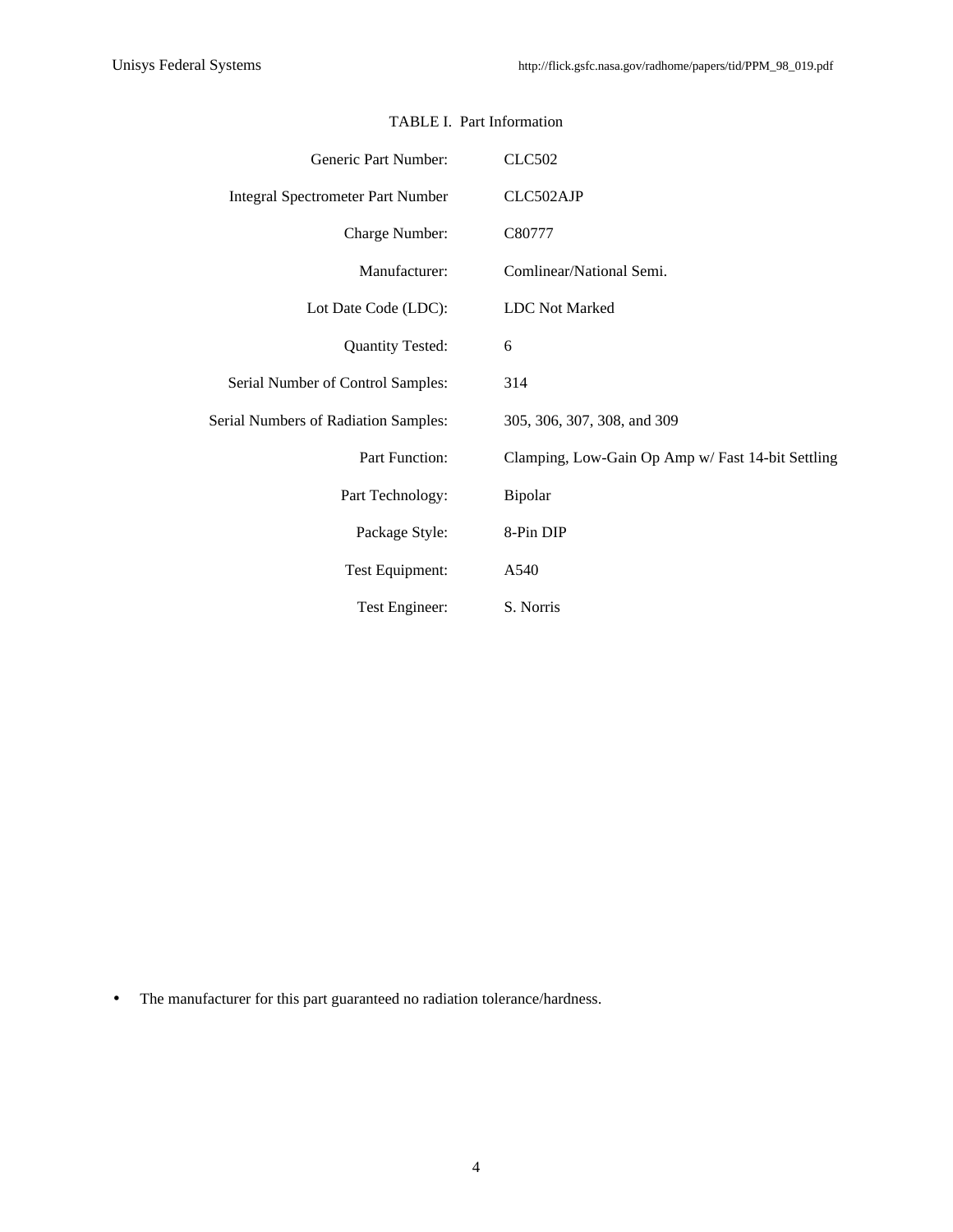| TABLE II. Radiation Schedule for CLC502 |  |
|-----------------------------------------|--|
|                                         |  |
|                                         |  |
|                                         |  |
|                                         |  |
|                                         |  |
|                                         |  |
|                                         |  |
|                                         |  |
|                                         |  |
|                                         |  |

Effective Dose Rate = 100,000 RADS/20 DAYS=208.3 RADS/HOUR=0.06 RADS/SEC

PARTS WERE IRRADIATED AND ANNEALED UNDER BIAS, SEE FIGURE 1.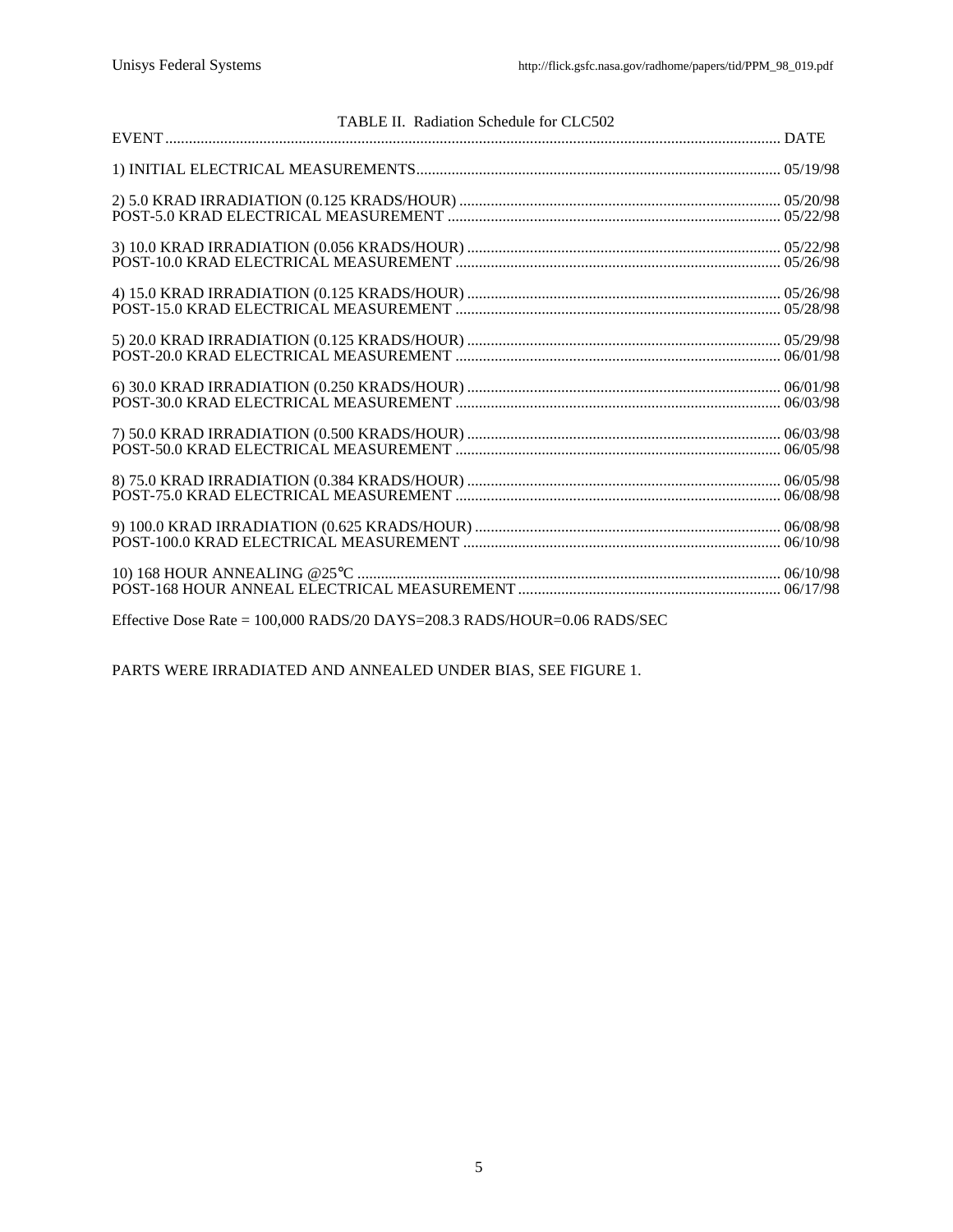| <b>Test</b>             |                  |              |                             | Spec. | Lim.    |
|-------------------------|------------------|--------------|-----------------------------|-------|---------|
| #                       | Parameter /2     | <b>Units</b> | <b>Test Conditions /2</b>   | min   | max     |
| 1                       | <b>Icc</b>       |              | mA No Load                  |       | 23      |
| $\overline{2}$          | Vos              | mV           |                             |       | 1.60    |
| 3                       | Iib_non_inv      |              | $\mu$ A Non-Inverting       | $-20$ | 20      |
| $\overline{\mathbf{4}}$ | <b>PSRR</b>      | dB           |                             | 60    |         |
| 5                       | <b>PSRR</b>      | dB           |                             | 60    |         |
| 6                       | <b>CMRR</b>      | dB           |                             | 60    |         |
| $\overline{7}$          | $+$ _swing       |              | $V$ 0.5V Step               | 3.20  |         |
| 8                       | - swing          |              | $V$ 0.5V Step               |       | $-3.20$ |
| 9                       | Rise Time /2     |              | ns 5V Step                  |       | 8.00    |
| 10                      | <b>Slew Rate</b> | $V/\mu s$    |                             | 500   |         |
| 11                      | Large_Sig_BW     |              | $MHz$ $V_{OUT}$ < $5V_{PP}$ | 40.00 |         |
|                         |                  |              |                             |       |         |

## Table III. Electrical Characteristics of CLC502 /1

### Notes:

1/ These are the manufacturer's non-irradiated data sheet specification limits. The manufacturer provided no postirradiation limits at the time the tests were performed.

2/ Due to measurement difficulties with the ATE, the Rise Time was measured with a bench setup after 20kRads. Slew Rate and Large\_Sig\_BW were then calculated from the Rise Time measurement.